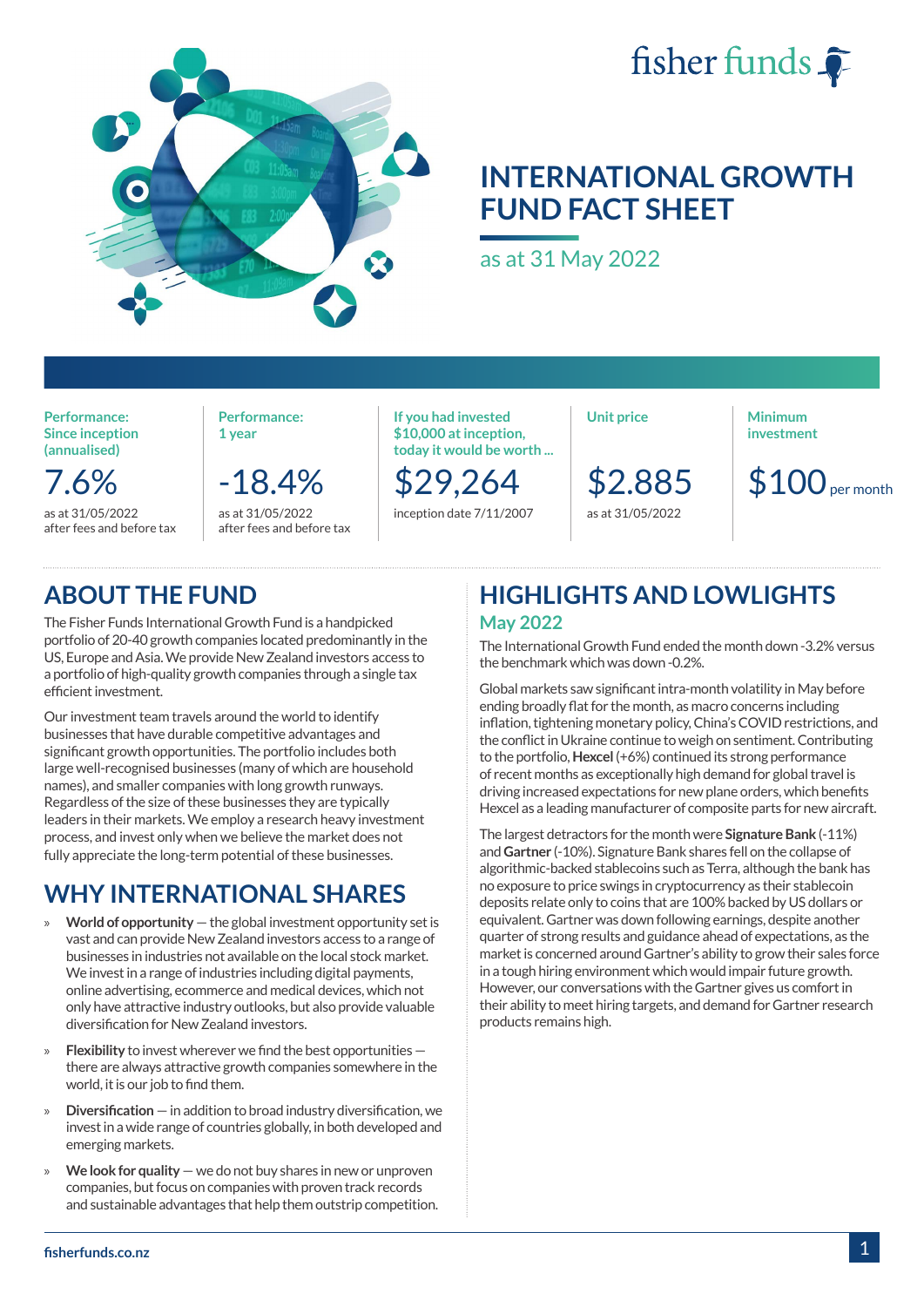## **FUND PERFORMANCE**

### **after fees and before tax for the period ending 31/05/2022**

|                                               | 1 Year  | "3 Years" | 5 Years* | 7 Years* | Since Launch* |
|-----------------------------------------------|---------|-----------|----------|----------|---------------|
| International Growth Fund                     | $-184%$ | ን ን%      | $10.2\%$ | ን 5% ፡   | ' 6%          |
| S&P Global LargeMidCap Index (NZD 50% hedged) | $-0.1%$ | 7%        | 3 5%     | 3.1%     |               |

*\* Fund performance figures have been annualised where the performance period is more than one year.*

**Growth of \$10,000 invested in the Fund since inception**



**SECTOR SPLIT as at 31 May 2022**



## **BIGGEST CONTRIBUTORS/ DETRACTORS**

**for the month of May 2022**

**Signature Bank**

-11% -0.5% Share Price Change Contribution to Return

**Gartner, Inc.**

-10% -0.4%

Share Price Change Contribution to Return

#### **Meta Platforms Inc. Class A**

 $-3\%$   $-0.4\%$ 

Share Price Change **Contribution to Return** 

## **SIGNIFICANT HOLDINGS as at 31 May 2022**

| <b>Meta Platforms Inc. Class A</b> | 8.1% |
|------------------------------------|------|
| <b>Alphabet Inc. Class A</b>       | 7.1% |
| Amazon.com, Inc.                   | 7.0% |
| Cash                               | 27%  |